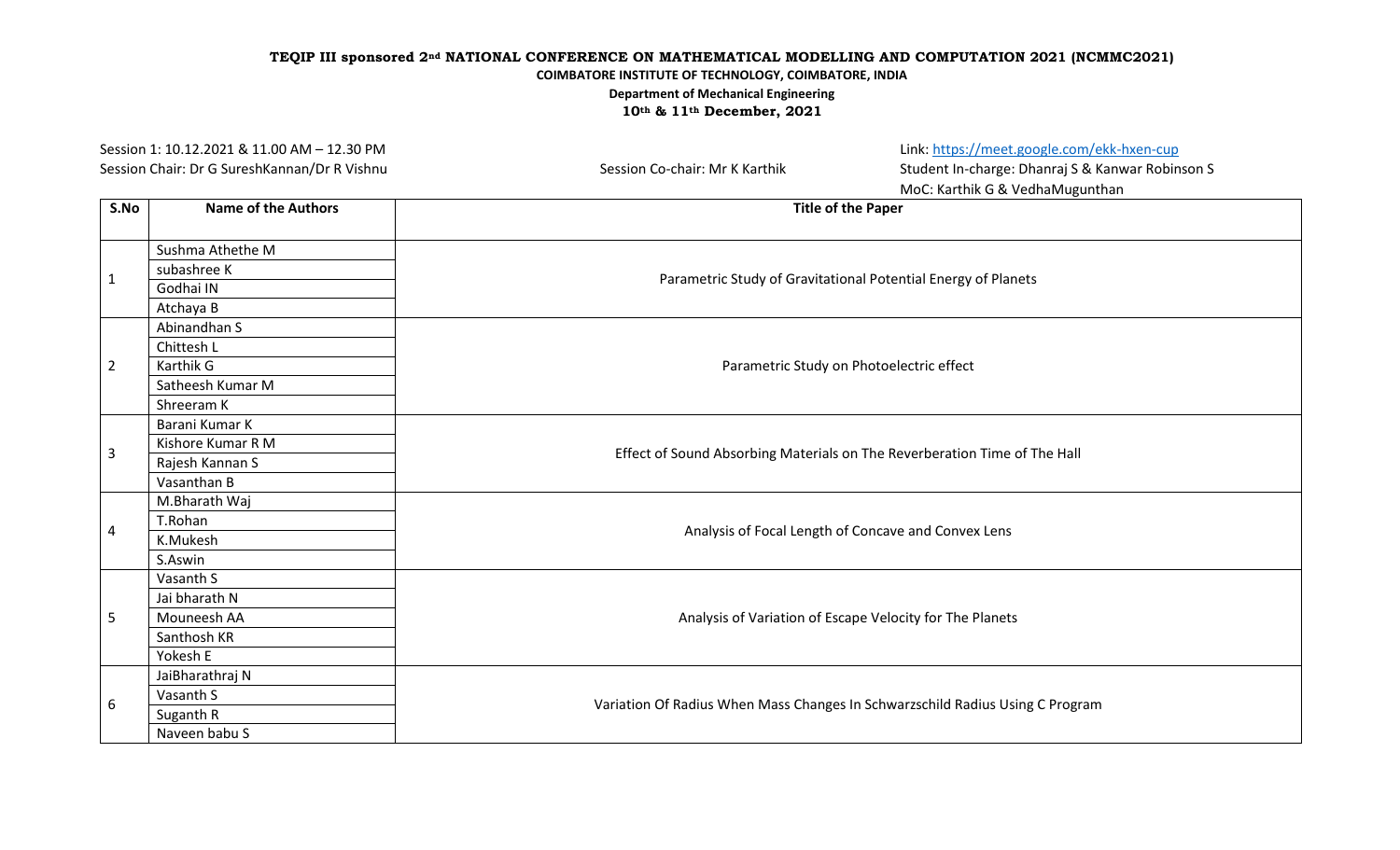|    | Sudhakar J             |                                                 |  |
|----|------------------------|-------------------------------------------------|--|
|    | Vedhamugunthan M       | Analysis of Viscous Force by Varying Parameters |  |
|    | Shawdath Ahamed B      |                                                 |  |
|    | Karalmarks S           | Analysis of Parameters of Arrhenius Equation    |  |
|    | Ajay P                 |                                                 |  |
| 8  | Abubacker Siddig T     |                                                 |  |
|    | Dhanbal E              |                                                 |  |
|    | Dhakshinamoorthy S     |                                                 |  |
|    | Mano R                 | Determination of Gear Reduction in Gear Box     |  |
| -9 | Logeshwaran G R        |                                                 |  |
|    | Mohammed Azarudeen M A |                                                 |  |
|    | Sivakumar R            |                                                 |  |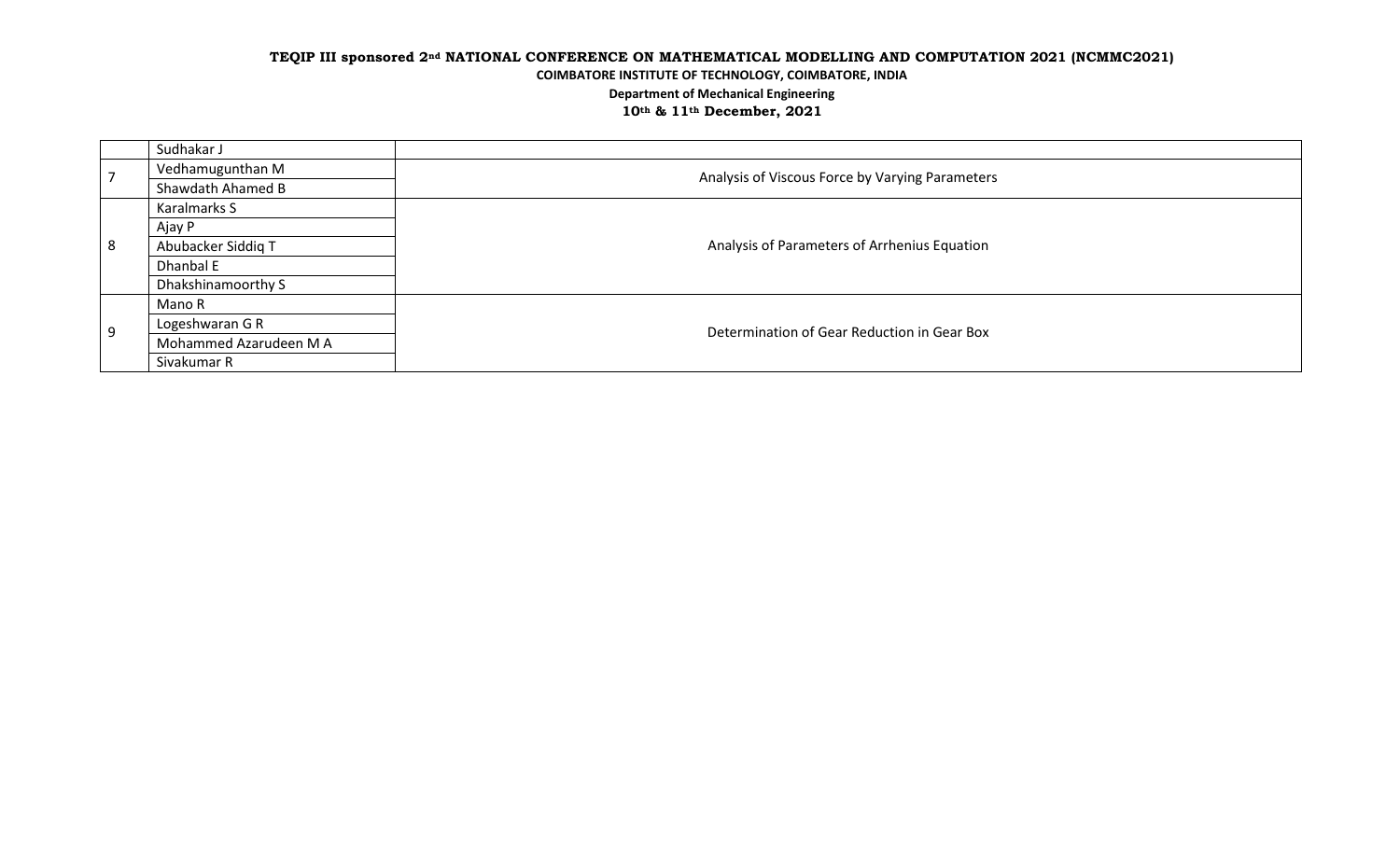Session 2: 10.12.2021 & 11.00 AM – 12.30 PM Link[: https://meet.google.com/gkg-dqxf-mks](https://meet.google.com/gkg-dqxf-mks)

Session Chair: Dr A S Krishnan Session Co-chair: Mr S Thirumurugan Session Co-chair: Mr S Thirumurugan Student In-charge: Vimalraj S and Sasikumar A MoC: Mukesh & Sachin V

| S.No           | <b>Name of the Authors</b> | <b>Title of the Paper</b>                                                                                                |
|----------------|----------------------------|--------------------------------------------------------------------------------------------------------------------------|
|                | ArunKumar H S              | A Numerical Study on the Effect of Perforated Absorber Plate Orientation in a Double Pass Parallel Flow Solar Air Heater |
| $\mathbf{1}$   | Shiva Kumar K              |                                                                                                                          |
|                | Vasudeva Karanth           |                                                                                                                          |
|                | Ajaai Prannav .R.V         |                                                                                                                          |
|                | Aswath.K.K                 |                                                                                                                          |
| $\overline{2}$ | Srinandan.S                | Pressure Drop Analysis in a Shell and Tube Heat Exchanger                                                                |
|                | Vishakan.V.G               |                                                                                                                          |
|                | Sam Solomon D P            |                                                                                                                          |
|                | Naveen.N                   |                                                                                                                          |
|                | Martin.M                   |                                                                                                                          |
| 3              | Manoj.U                    | Analysis Of Ideal Gas Law by Using C Programming                                                                         |
|                | Mahalakshmi.P              |                                                                                                                          |
|                | Sree Sivaranjani. M        |                                                                                                                          |
|                | Amarnaath T N              |                                                                                                                          |
|                | Mehanathan S               |                                                                                                                          |
| 4              | Justin Samuel Jomy         | Analysis of Enthalpy's relation with various parameters                                                                  |
|                | Sricharan R                |                                                                                                                          |
|                | Sai Charan Sriram          |                                                                                                                          |
| 5              | Kaushik S                  | Study on the Self-Balancing Electric Two Wheelers                                                                        |
|                | Samuel Selva Seelan .S     |                                                                                                                          |
|                | Kishore Kumar .N           |                                                                                                                          |
| 6              | Chandiran V                | Evolution And Analysis of 6 Stroke Engine                                                                                |
|                | Dhinesh .S                 |                                                                                                                          |
| $\overline{7}$ | Cibi S                     | Effectiveness of fins and its analysis using C Programming                                                               |
|                | Vikram G                   | Mathematical Modelling and Simulation of 1-D Heat Transfer through Plane Wall                                            |
| 8              | Dr Velliangiri M           |                                                                                                                          |
|                | Yuvan Adityaa S            |                                                                                                                          |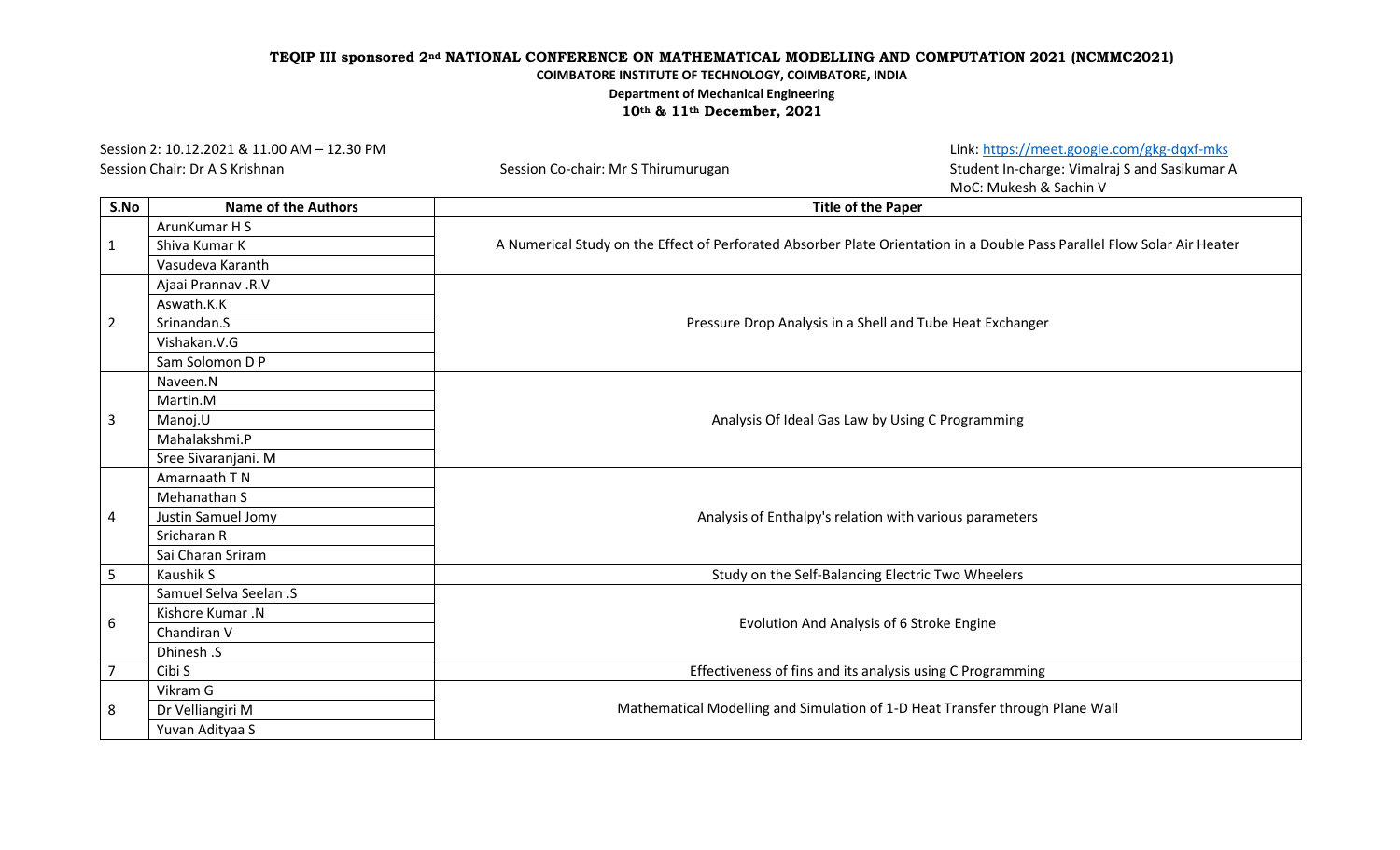|   | Sandeepnath S           |                                                                                  |  |
|---|-------------------------|----------------------------------------------------------------------------------|--|
|   | Kavin Kaarventhan K     |                                                                                  |  |
| ٥ | Kanwar Robinson S       |                                                                                  |  |
|   | Mohammed Shalig Irshath | Comparison of the Thermal Efficiency of Otto Cycle and Diesel Cycle using Python |  |
|   | Krishna Kumar           |                                                                                  |  |
|   | Santhosh Kumar S        |                                                                                  |  |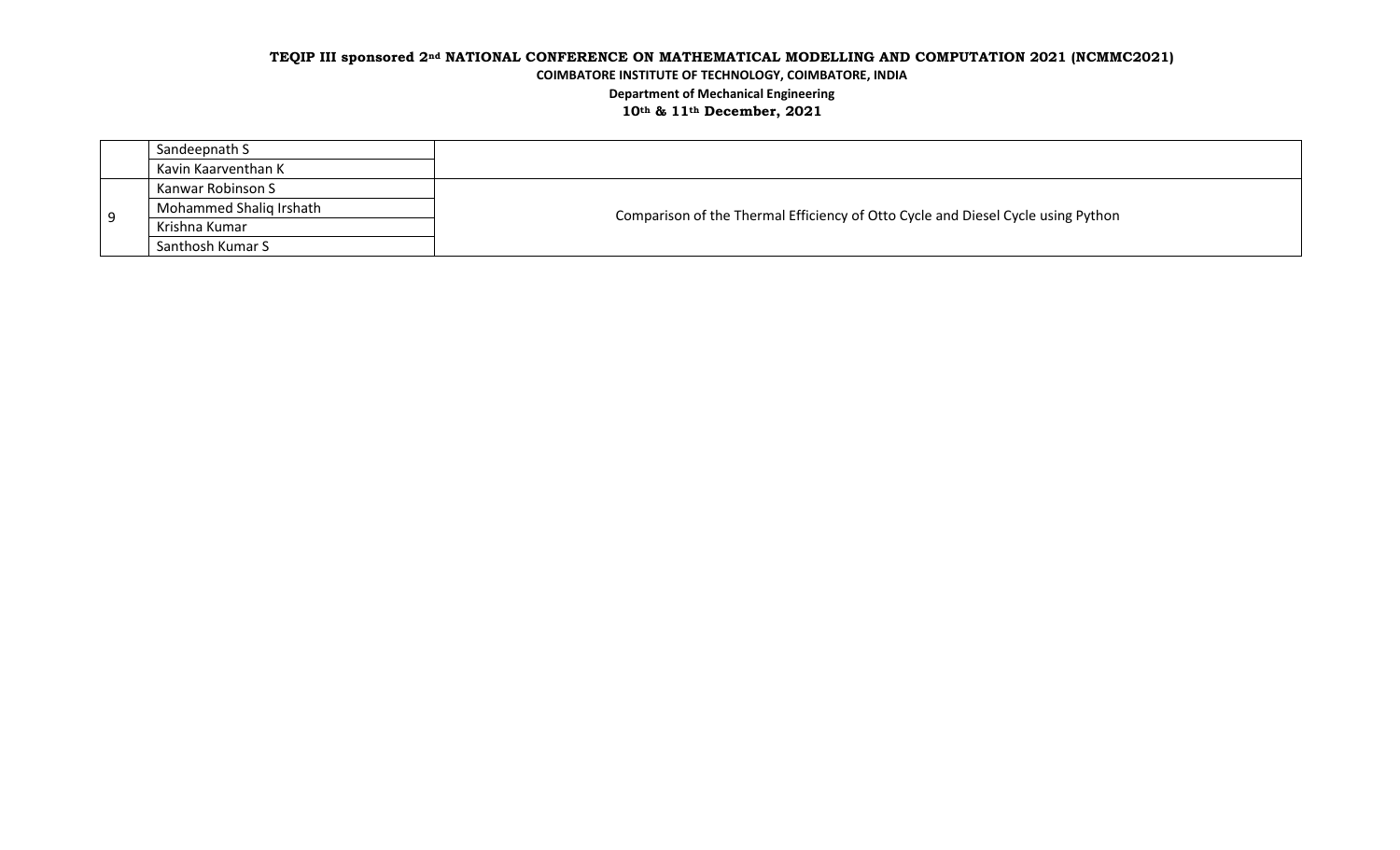Session 3: 10.12.2021 & 1.30 to 3.00 PM Link[: https://meet.google.com/udr-bejn-sth](https://meet.google.com/udr-bejn-sth) Session Chair: Mr D P Sam Solomon Session Co-chair: Dr H Sivarathinamoorthy Session Co-chair: Dr H Sivarathinamoorthy MoC: SateeshKumar & HariRaghavan

| S.No           | <b>Name of the Authors</b> | <b>Title of the Paper</b>                                          |  |
|----------------|----------------------------|--------------------------------------------------------------------|--|
|                | Sakthisaran M              |                                                                    |  |
|                | Paramasiva Rahul           | Analysis of Variation in Parameters for Reynolds number            |  |
| $\mathbf 1$    | Hareesh Raj                |                                                                    |  |
|                | Sriram Thangavel           |                                                                    |  |
|                | PrasannaKumar N            |                                                                    |  |
|                | Parthasarathy R            | Analysis of Efficiency of Carnot Cycle                             |  |
| $\overline{2}$ | Rahul R                    |                                                                    |  |
|                | Saicharan T                |                                                                    |  |
|                | Yaswin S G                 |                                                                    |  |
| 3              | Cheran S                   | Parametric Study of Indicated Horse Power                          |  |
|                | ShiyamalaChidambaram A     |                                                                    |  |
|                | SamSolomon D P             |                                                                    |  |
|                | Nandhakumar M              |                                                                    |  |
| 4              | Pranav E                   | Predictive Maintenance in Wheel Base Assembly using Python         |  |
|                | Vimalraj S                 |                                                                    |  |
|                | Aravindh R                 |                                                                    |  |
|                | Dhanaraj S                 | Analysis of Half-life Period in Thorium series using C Programming |  |
| 5              | Sarvesh R                  |                                                                    |  |
|                | Sasikumar A                |                                                                    |  |
|                | Kanwar Robinson S          |                                                                    |  |
|                | Sriram S                   |                                                                    |  |
|                | Loganandh J                |                                                                    |  |
| 6              | Kamaleswar R               | Determining the Charge of an Electron Using Stokes Law             |  |
|                | Abishek M                  |                                                                    |  |
|                | Allen Brightus P           |                                                                    |  |
| $\overline{7}$ | Dhinesh Kumar A            | Hydrogen Internal Combustion Engines                               |  |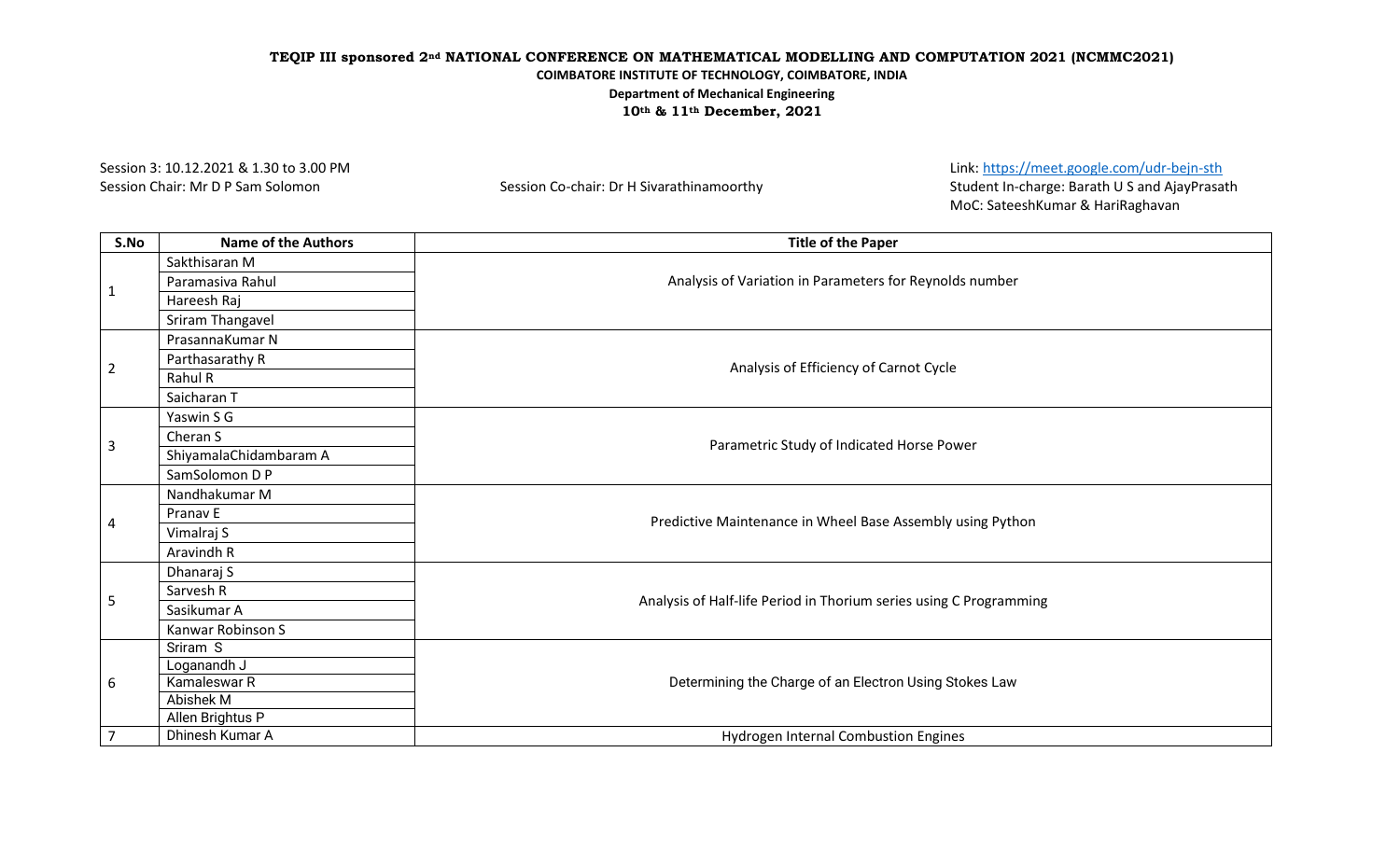| -8 | Sachin A T                        | Analysis of Variation in Parameters for Resistivity Change |  |
|----|-----------------------------------|------------------------------------------------------------|--|
|    | Hariharan K S                     |                                                            |  |
|    | SreeHarish R S & Sudharshanan K M |                                                            |  |
|    | Vishal SP                         | Modelling and Simulation of Mass Spring Damper System      |  |
| g  | Dr Velliangiri M                  |                                                            |  |
|    | Vivekan P                         |                                                            |  |
|    | SriVarshan G                      |                                                            |  |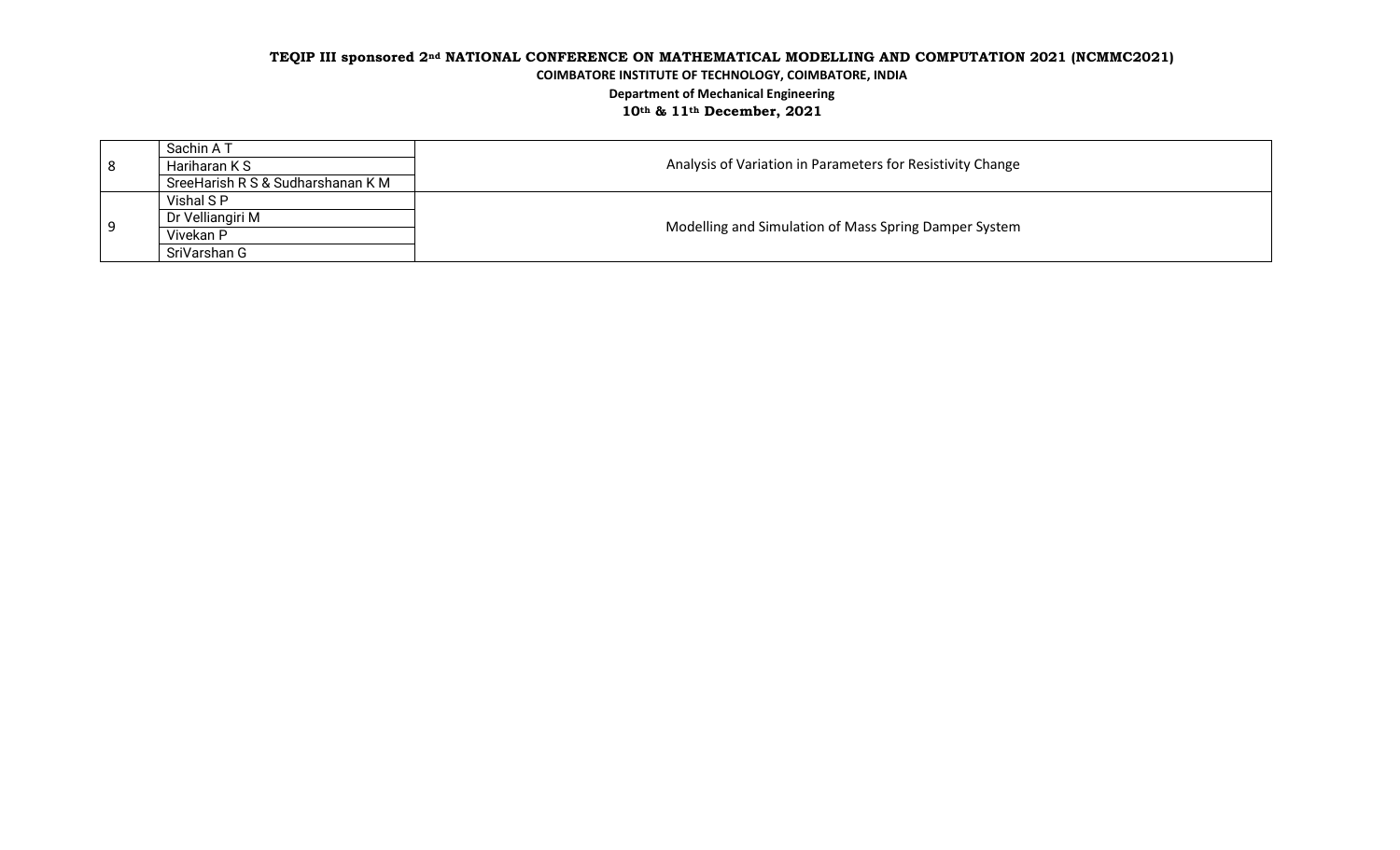Session 4: 10.12.2021 & 1.30 – 3.00 PM Link: <https://meet.google.com/kvu-bqjo-nxs>

Session Chair: Dr A Karthikeyan Session Co-chair: Dr M Srividya Session Co-chair: Dr M Student In-charge: Dhanraj S & Kanwar Robinson S MoC: VedhaMugunthan & Karthik G

| S.No             | <b>Name of the Authors</b> | <b>Title of the Paper</b>                                                             |  |
|------------------|----------------------------|---------------------------------------------------------------------------------------|--|
| $\mathbf{1}$     | Pooja Shree M              | Fuzzy Logic Approach Applied to Housing Credit for an Applicant Through Bank Officers |  |
|                  | Karthy                     |                                                                                       |  |
|                  | Nithish                    |                                                                                       |  |
|                  | Navin S                    |                                                                                       |  |
| $\overline{2}$   | Niranjan                   | Customer Analysis in a Mall                                                           |  |
|                  | Dr Srividya M              |                                                                                       |  |
|                  | Vani KH                    |                                                                                       |  |
|                  | Rathika J                  |                                                                                       |  |
|                  | Bhupesh P S                |                                                                                       |  |
|                  | Sabarinathan K             |                                                                                       |  |
| 3                | Dr Srividya M              | Data Analysis on COVID Vaccination                                                    |  |
|                  | Vani KH                    |                                                                                       |  |
|                  | Rathika J                  |                                                                                       |  |
|                  | Abhirami KM                | Best Sellers with Categories                                                          |  |
| 4                | Amir Sukail M M            |                                                                                       |  |
|                  | Rosina Begam M             |                                                                                       |  |
|                  | Vishnu Prakash S           |                                                                                       |  |
| 5                | Siva Adithya Prabhu V      | Bitcoin Price Prediction using Neural Networks and FB Prophet                         |  |
|                  | Vibin Gowtham A            |                                                                                       |  |
|                  | Tharsanee R M              |                                                                                       |  |
|                  | AmuthaVarsni R             |                                                                                       |  |
| 6                | Anushya S                  | Diabetes Prediction through Flask Web-app using Machine Learning                      |  |
|                  | Ashwatha V                 |                                                                                       |  |
|                  | Tharsanee R M              |                                                                                       |  |
| 7                | Jothirupa R                | Internet of Things                                                                    |  |
| 8                | Mrithika G R               | <b>Cyber Security</b>                                                                 |  |
| $\boldsymbol{9}$ | SathyaSri A                | Artificial Intelligence                                                               |  |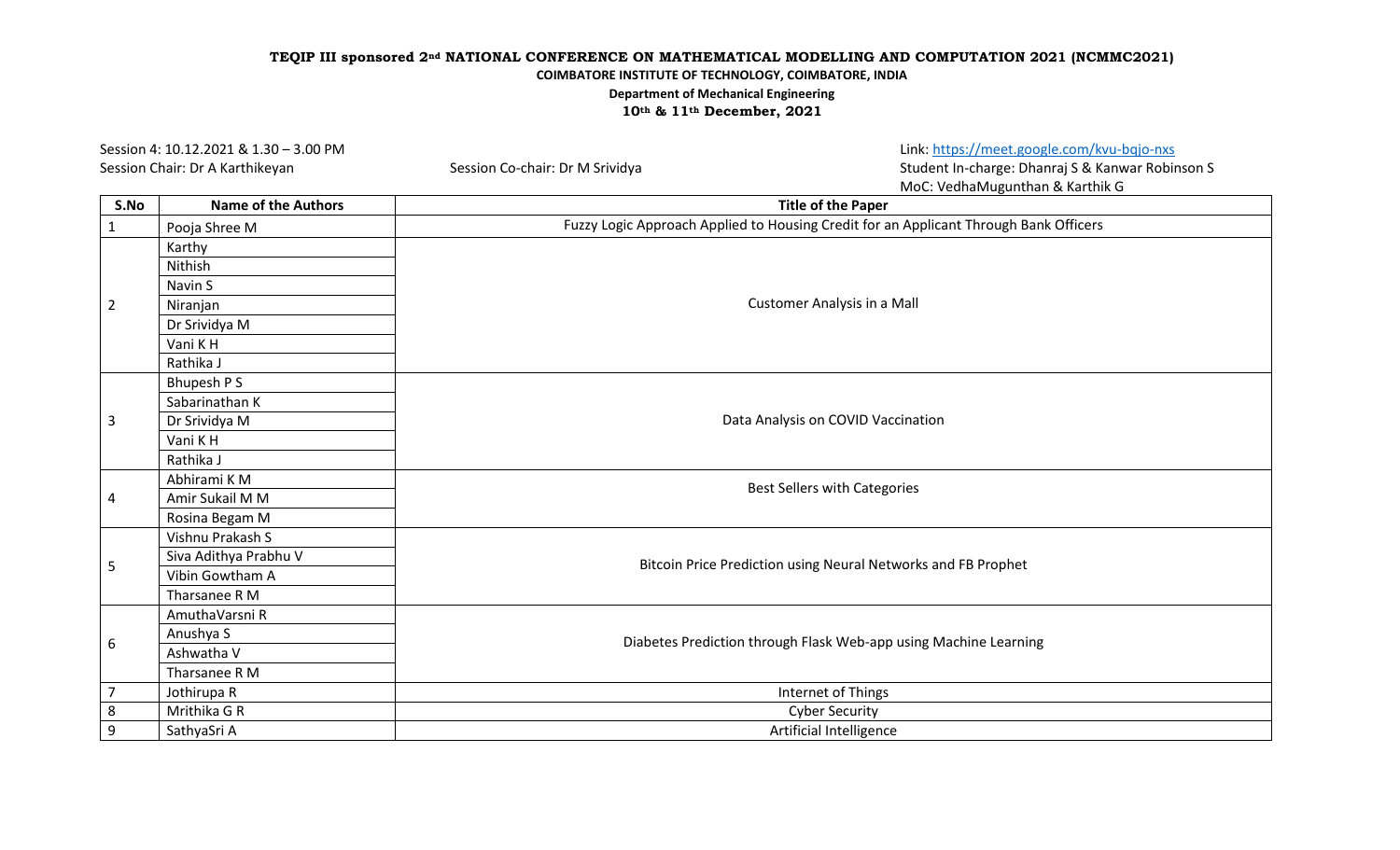Session Chair: Dr A Thangarasu Session Co-chair: Dr R SathisKumar Session Co-chair: Dr B Student In-charge: Vimalraj S & Sasikumar A

Session 5: 10.12.2021 & 3.15 – 04.30 PM Link[: https://meet.google.com/efk-cmuc-uxv](https://meet.google.com/efk-cmuc-uxv)

MoC: HariRaghavan & SateeshKumar

| S.No                    | <b>Name of the Authors</b> | <b>Title of the Paper</b>                                                                                                             |
|-------------------------|----------------------------|---------------------------------------------------------------------------------------------------------------------------------------|
| $\mathbf{1}$            | Gowtham CS                 | <b>Optimization of Brake Disc</b>                                                                                                     |
|                         | Jaganathan S               | Determining whether the material is ductile or brittle with the help of Rake angle, Lip angle and Clearance angle using C Programming |
| $\overline{2}$          | Harish Rajan B             |                                                                                                                                       |
|                         | Haresh Kumar H             |                                                                                                                                       |
|                         | Anikeith C                 |                                                                                                                                       |
| $\overline{\mathbf{3}}$ | Mohanram M                 | Determining Launch Angle to Maximize the Projectile Distance                                                                          |
|                         | Jai Sudhiksh S             |                                                                                                                                       |
|                         | Dhiraj Sri Hari S          |                                                                                                                                       |
|                         | Barath U S                 |                                                                                                                                       |
|                         | Deepak L                   |                                                                                                                                       |
| $\overline{4}$          | Mugesh G                   | Position Control of Mass Spring Damper System by using Ziegler Nichols Method                                                         |
|                         | Parthiban P                |                                                                                                                                       |
|                         | Mohan Kumar R S            |                                                                                                                                       |
|                         | Kaushik Balaji N S         |                                                                                                                                       |
|                         | Gokul Kannan K             |                                                                                                                                       |
| 5                       | Mathan S                   | Position Control of Mass Spring Damper System by using PID Controller                                                                 |
|                         | Muthukumar R               |                                                                                                                                       |
|                         | MohanKumar R S             |                                                                                                                                       |
|                         | Dr SathisKumar R           |                                                                                                                                       |
|                         | Kovileeswaran C            |                                                                                                                                       |
| 6                       | NaveenKumar D              | Use of Mathematical Modelling for Prediction of Youngs Modulus in Compositionally Complex Alloys                                      |
|                         | Nikaran K M                |                                                                                                                                       |
|                         | Dharani R                  |                                                                                                                                       |
|                         | Rahul Kannan G             |                                                                                                                                       |
| $\overline{7}$          | Bharanidharan R            | Analysis of Orbital Velocity of Satellites                                                                                            |
|                         | Dinesh Kumar S             |                                                                                                                                       |
| 8                       | Elamparithi C S            | Analysis of the Parameters influencing Performance of a Wind Turbine using LabVIEW                                                    |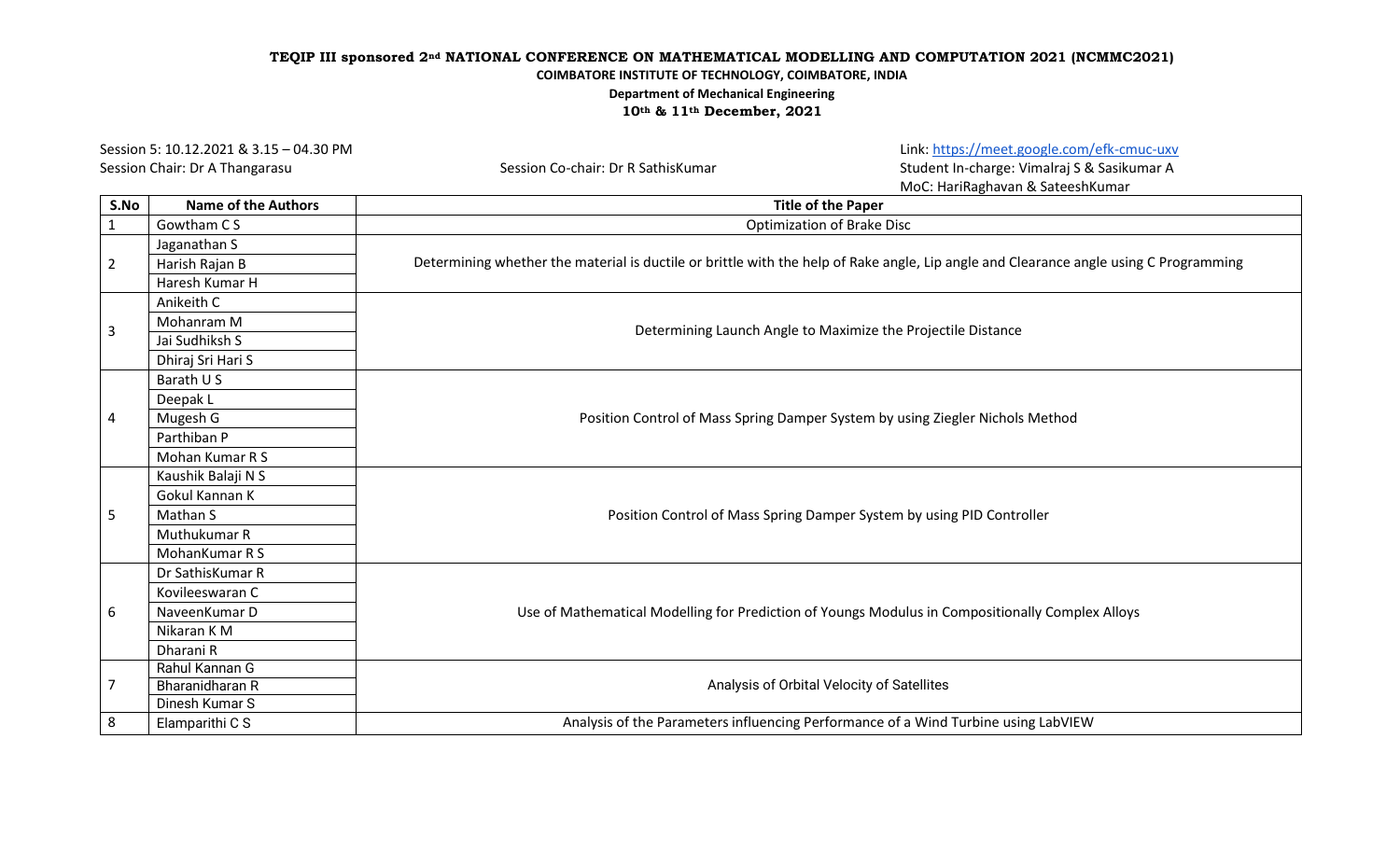| q | Hari Raghavan V S | Analysing the Efficiency of Transformer |  |
|---|-------------------|-----------------------------------------|--|
|   | Prasanna Harish M |                                         |  |
|   | Ajai R            |                                         |  |
|   | Harsha Varun      |                                         |  |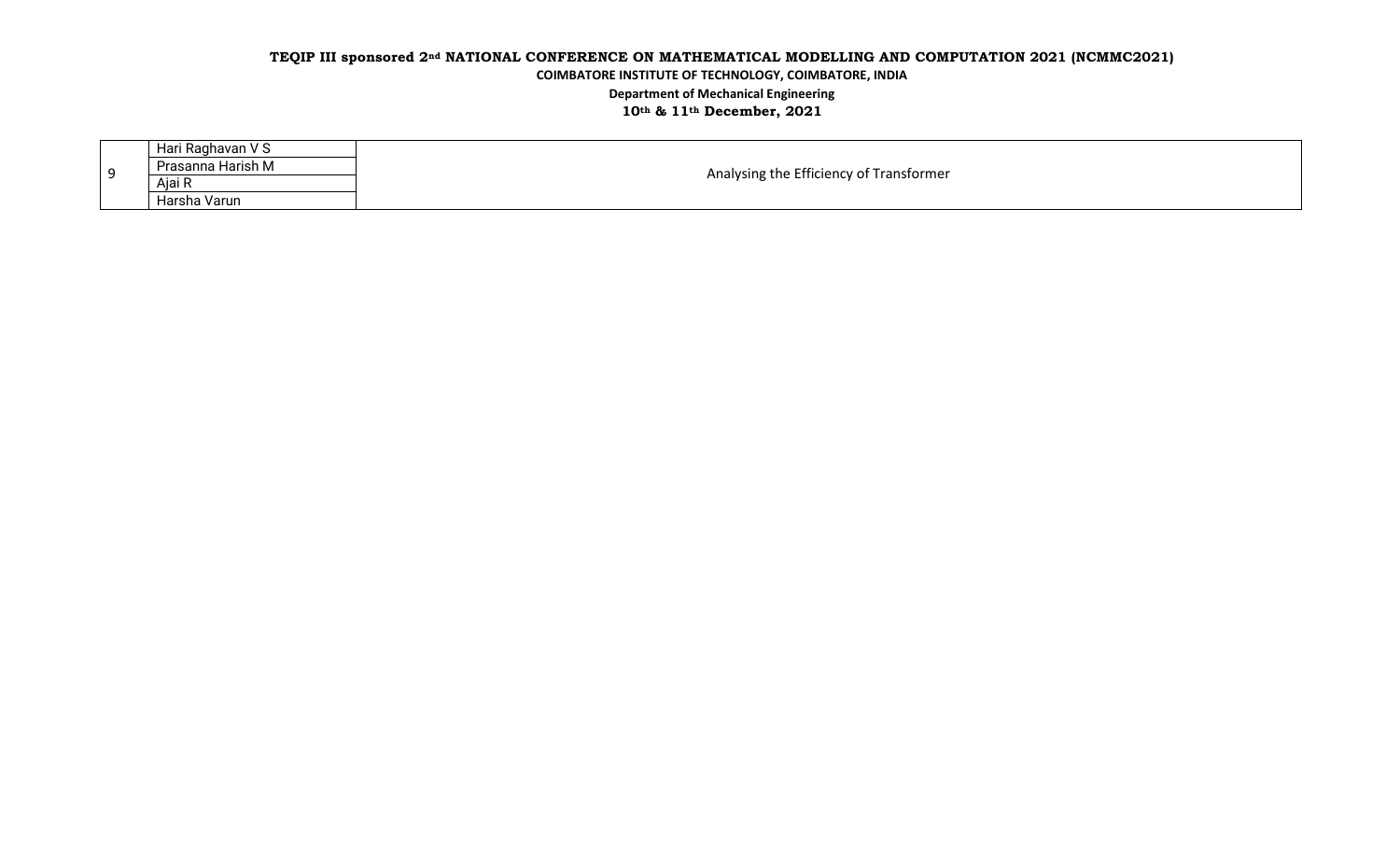**10th & 11th December, 2021**

Session 6: 10.12.2021 & 3.15 – 4.30 PM Link: <https://classroom.google.com/c/NDQyMTQ3NDAyMDg2?cjc=sga5jhb> Session Chair: Dr M Velliangiri/Dr G Sivakumar Session Co-chair: Ms Vani K H Student In-charge: Barath U S & Ajay Prasath MoC: Sachin V & Mukesh **S.No Name of the Authors Title of the Paper** 1 Balaji K Sudhagar V Anxiety Mental Health Analysis by using AI Anxiety Mental Health Analysis by using AI Varsha S 2 Abinaya S Big Data Analytics Enhancement for Better Cultivation Bharath raj R Dhivya shree R Mukish S Rithanya R B 3 Akshay U Evaluating Statistical Analysis, Statistical Tests and Data Structure for any CSV File Nikhil R Susanth Narayanan R Tharun Karthick A R K Dr. M. Srividya Ms. K.H. Vani Ms J. Rathika 4 Nekaa N Data Analysis on Population by Country Varsha Thejes S Deepthitha R Dr. M. Srividya Ms. K.H. Vani Ms J. Rathika 5 Dakshinya T Analysis on Effect of Climatic Changes in Food Production J, Kanishka Dr. M. Srividya Ms. K.H. Vani Ms J. Rathika 6 S Ashvadharshini A Survey on Artificial Neural Networks in Early Detection of Breast Cancer (Breast Cancer A Survey on Artificial Neural Networks in Early Detection of Breast Cancer K Sasruthisri R Shree ruthi rakshana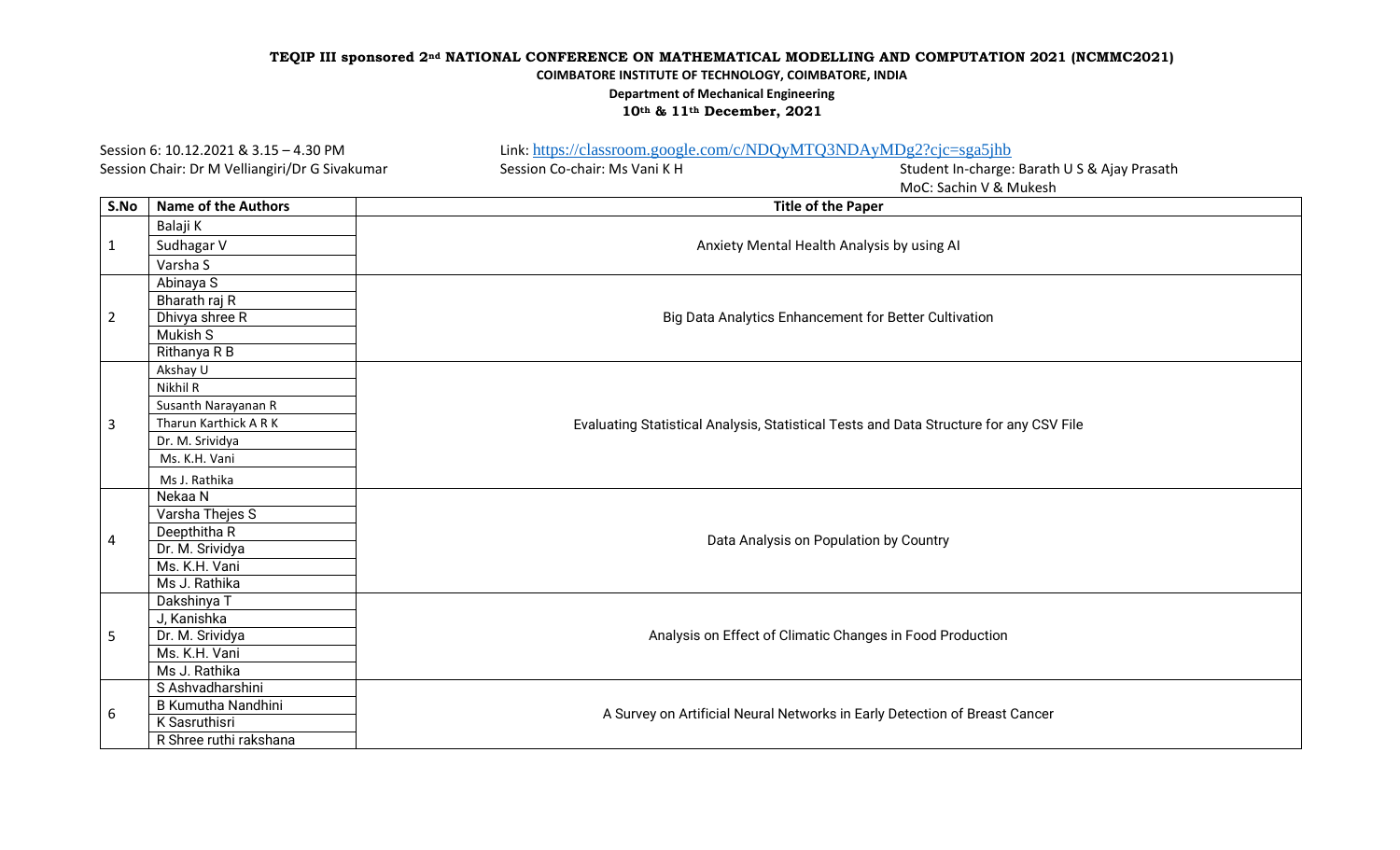|     | Prakalya           |                                                      |
|-----|--------------------|------------------------------------------------------|
|     | Ranjeyan           |                                                      |
|     | Riya Thomas        |                                                      |
|     | Sneghaa            | <b>FIFA Analysis</b>                                 |
|     | Dr. M. Srividya    |                                                      |
|     | Ms. K.H. Vani      |                                                      |
|     | Ms J. Rathika      |                                                      |
| l 8 | Mathew Valan D L   |                                                      |
|     | Kedareeshwar K S   | A Review of AI Techniques in Detecting Brain Tumours |
|     | Dineshkumar S      |                                                      |
|     | Suriya Prashanna J |                                                      |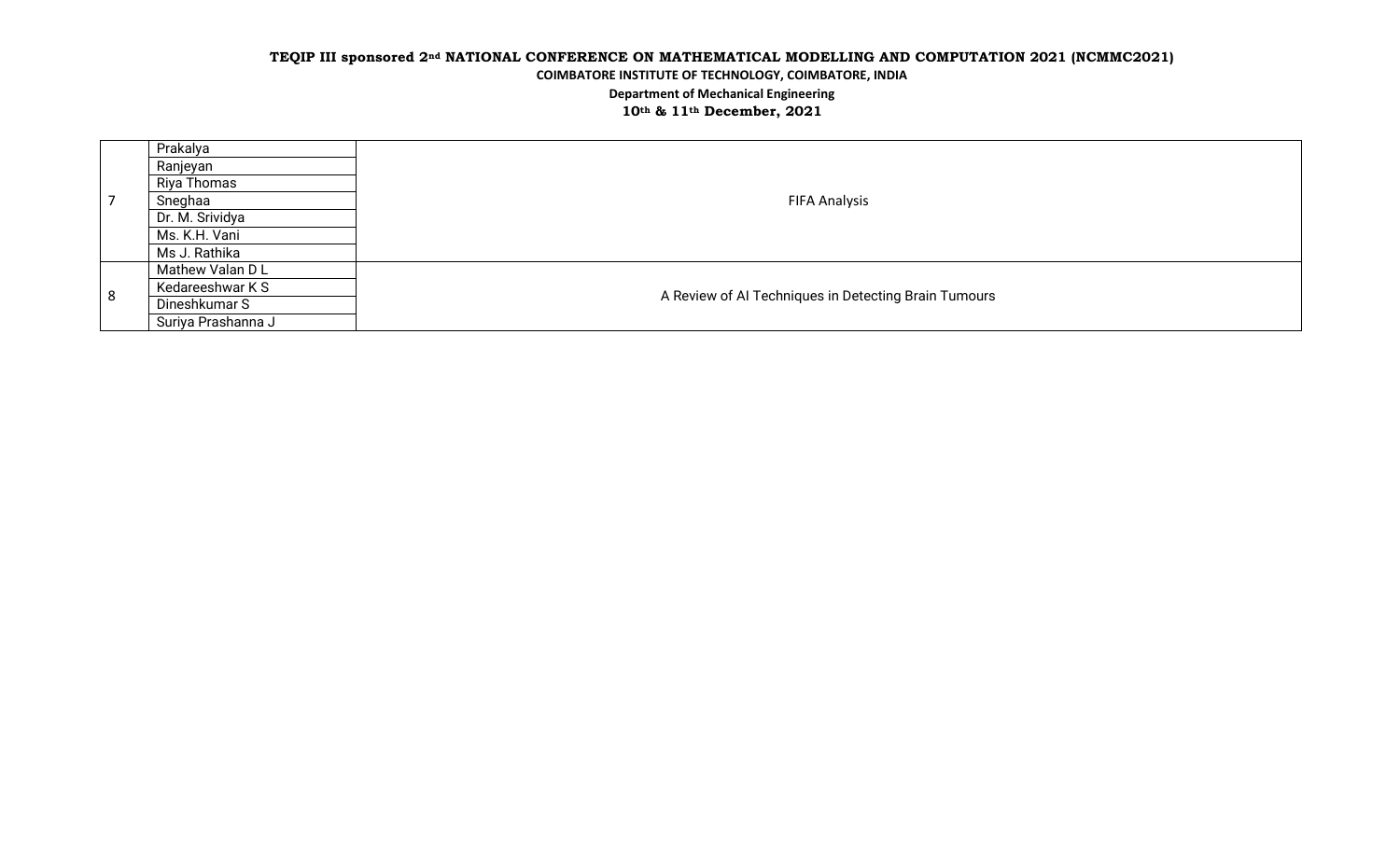Session 7: 11.12.2021 & 3.30 – 4.30 PM Link: <https://meet.google.com/hnu-ewxj-erg>

Session Chair: Mr M Karthikeyan Session Co-chair: Ms Rathika J Session Co-chair: Ms Rathika J Student In-charge: Pranav E & Nandhakumar M MoC: Hari Raghavan & SateeshKumar

| S.No           | <b>Name of the Authors</b> | <b>Title of the Paper</b>                                             |  |
|----------------|----------------------------|-----------------------------------------------------------------------|--|
| $\mathbf{1}$   | Harin N                    | Ambulance Tracking System                                             |  |
|                | Manokarthi J               |                                                                       |  |
|                | Sellamuthu Selvabharathi   |                                                                       |  |
|                | Shwethambari V             |                                                                       |  |
|                | Sruthi R                   | Data Analysis on Job Recruitment of People                            |  |
| $\overline{2}$ | Yazhini Karthik            |                                                                       |  |
|                | Dr. M. Srividya            |                                                                       |  |
|                | Ms. K.H. Vani              |                                                                       |  |
|                | Ms J. Rathika              |                                                                       |  |
|                | Anbarasan P M              |                                                                       |  |
|                | Avudaiappan S              |                                                                       |  |
| $\mathbf{3}$   | Kishore Kumar G            |                                                                       |  |
|                | Shri Rama Moorthy S        | Online Counselling for Undergraduate Programs in Foreign Universities |  |
|                | Dr. M.Srividya             |                                                                       |  |
|                | Ms. K.H.Vani               |                                                                       |  |
|                | Ms J. Rathika              |                                                                       |  |
|                | Anuvarshini G B            |                                                                       |  |
|                | KeerthanaDevi A            |                                                                       |  |
|                | Keerthana S                |                                                                       |  |
| 4              | Varshaa D                  | Data Analysis on IPL Matches                                          |  |
|                | Dr. M.Srividya             |                                                                       |  |
|                | Ms. K.H.Vani               |                                                                       |  |
|                | Ms J. Rathika              |                                                                       |  |
|                | Balaji                     |                                                                       |  |
|                | Dhanush                    |                                                                       |  |
|                | Sri Dharan                 | <b>Student Performance Analysis</b>                                   |  |
| 5              | Theeraj Subhakaar          |                                                                       |  |
|                | Dr. M.Srividya             |                                                                       |  |
|                | Ms. K.H.Vani               |                                                                       |  |
|                | Ms J. Rathika              |                                                                       |  |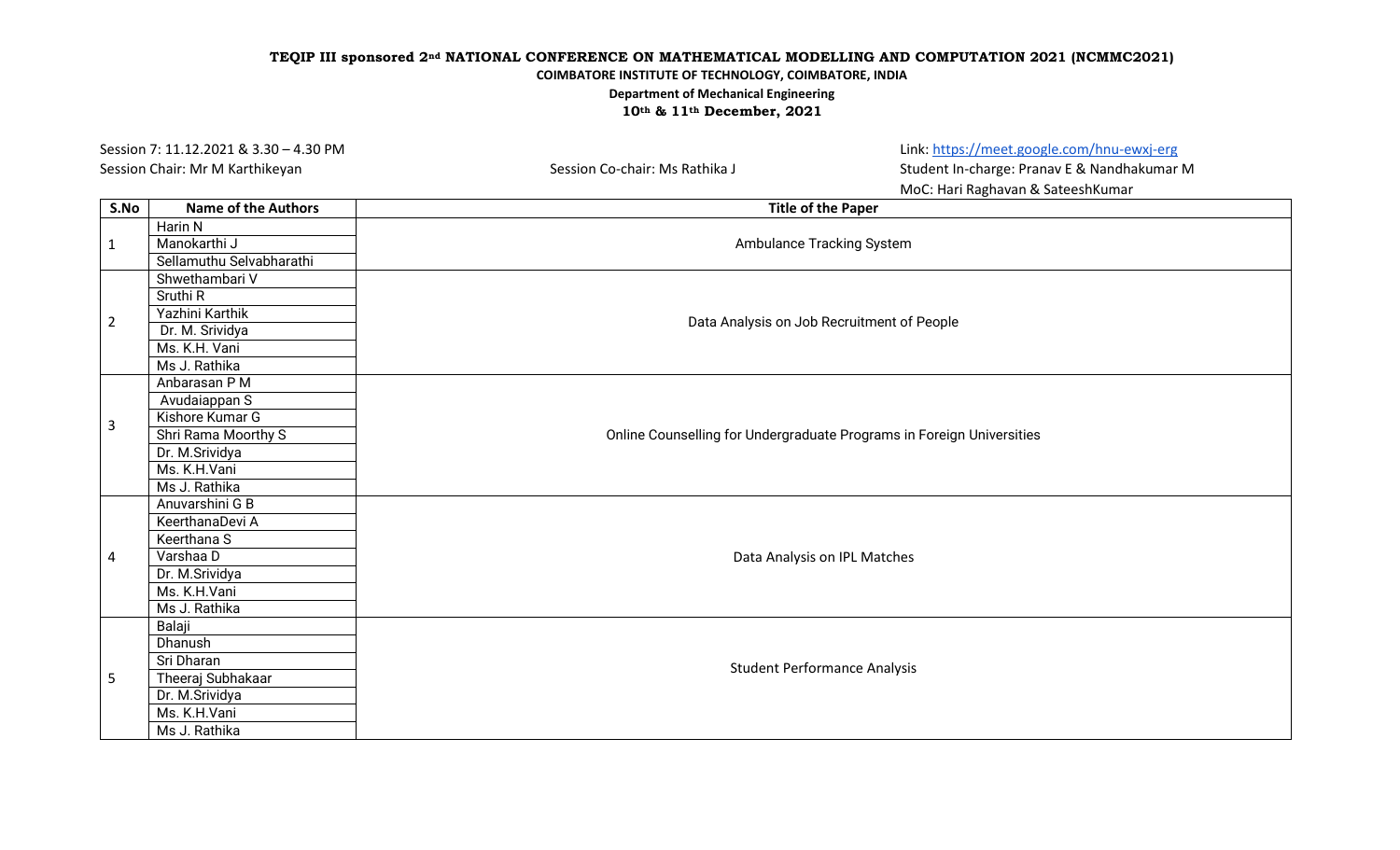|     | Balaji            |                           |
|-----|-------------------|---------------------------|
|     | Dhanush           |                           |
|     | Sri Dharan        |                           |
| - 6 | Theeraj Subhakaar | Data Analysis on COVID 19 |
|     | Dr. M.Srividya    |                           |
|     | Ms. K.H.Vani      |                           |
|     | Ms J. Rathika     |                           |